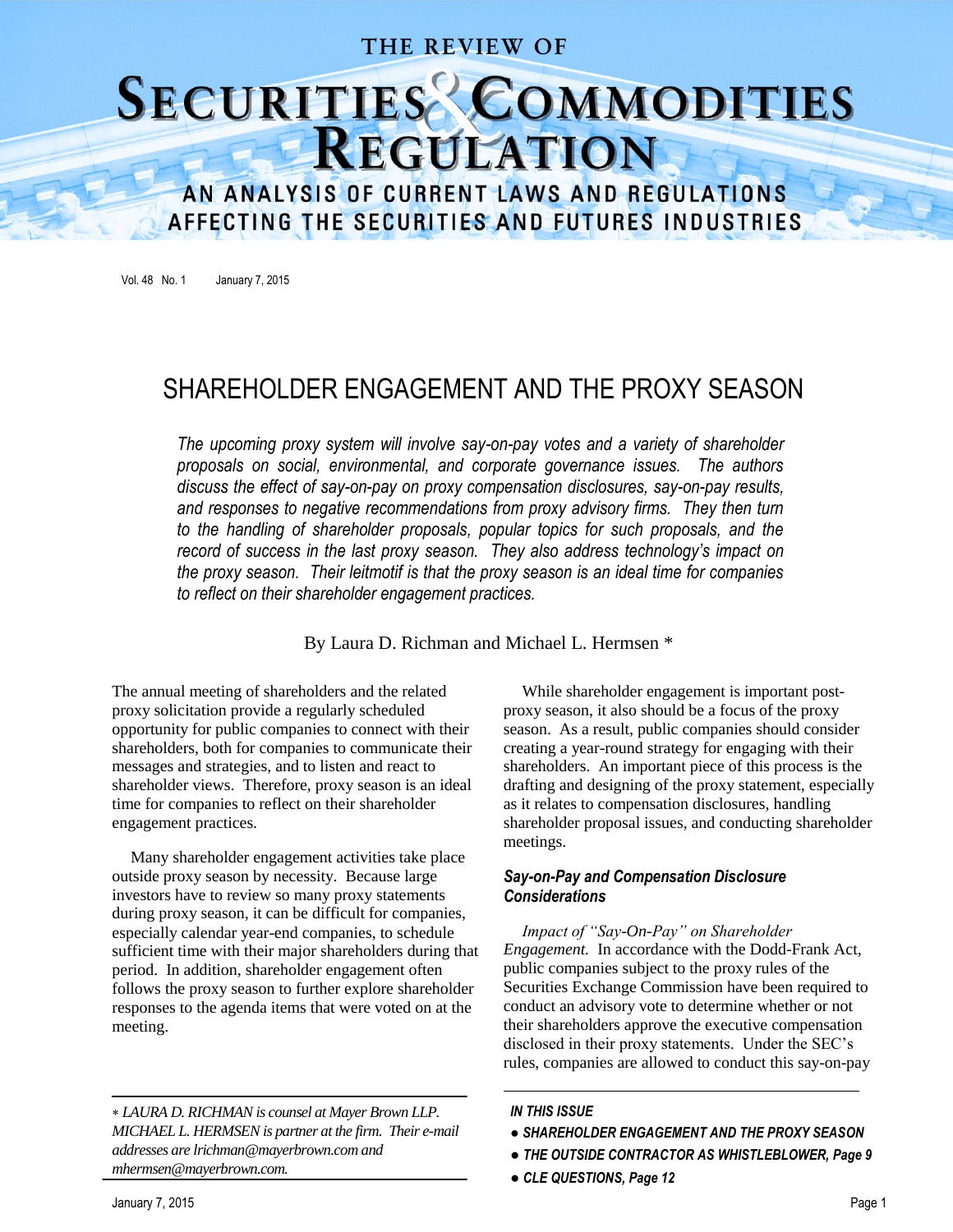*RSCR Publications LLC* Published 22 times a year by RSCR Publications LLC. Executive and Editorial Offices, 2628 Broadway, Suite 29A, New York, NY 10025-5055. Subscription rates: \$1,197 per year in U.S., Canada, and Mexico; \$1,262 elsewhere (air mail delivered). A 15% discount is available for qualified academic libraries and full-time teachers. For subscription information and customer service call (866) 425-1171 or visit our Web site a[t www.rscrpubs.com.](http://www.rscrpubs.com/) General Editor: Michael O. Finkelstein; tel. 212-876-1715; e-mail mofinkelstein@gmail.com. Associate Editor: Sarah Strauss Himmelfarb; tel. 301-294-6233; e-mail shimmelfarb@comcast.net. To submit a manuscript for publication contact Ms. Himmelfarb. Copyright © 2015 by RSCR Publications LLC. ISSN: 0884-2426. Reproduction in whole or in part prohibited except by permission. All rights reserved. Information has been obtained by *The Review of Securities & Commodities Regulation* from sources believed to be reliable. However, because of the possibility of human or mechanical error by our sources, *The Review of Securities & Commodities Regulation*  does not guarantee the accuracy, adequacy, or completeness of any information and is not responsible for any errors or omissions, or for the results obtained from the use of such information.

vote on a frequency of once every one, two, or three years, but in practice it is very common for companies to conduct a say-on-pay vote annually.

While the say-on-pay vote is advisory and nonbinding, it nevertheless has a practical impact. If a say-on-pay vote is not approved, or even if it is barely approved, it will generate adverse publicity. It may also generate corporate governance consequences, such as poorer corporate governance ratings or increased votes against election of directors.As a result, say-on-pay has given rise to increased shareholder engagement throughout the year, because outreach to key investors has been recognized as an important element of a successful say-on-pay vote.

Much of pay-related outreach occurs after the annual meeting is completed. By following up with investors after the meeting to determine what specific compensation concerns may exist, companies provide a forum for shareholders to discuss their concerns without necessarily having to vote against a say-on-pay proposal. This opportunity highlights the need for a year-round strategy for engaging with shareholders. It is important to remember that while companies may generally contact investors throughout the year, including during proxy season, to discuss executive compensation and ask about their concerns, companies should not solicit a shareholder to vote in favor of the say-on-pay proposal at any given meeting until the proxy statement for such meeting has been filed with the SEC and made available to shareholders.

*Say-on-Pay Results*. Shareholders, for the most part, approved their companies' say-on-pay proposals in 2014, often by wide margins. Of the Russell 3000 companies that held say-on-pay votes between January 1, 2014 and September 5, 2014, the average vote result was 91 percent in favor; only 2.4 percent had their say-on-pay proposal fail.Since say-on-pay first became required in 2011, 92.2 percent of the Russell 3000 had their say-on-pay votes pass in all four years.<sup>1</sup> While shareholders on an overall basis gave a high level of

————————————————————

support to say-on-pay votes in 2014, support for say-onpay at mid-cap, small-cap, and micro-cap companies showed some signs of weakening.<sup>2</sup>

While say-on-pay proposals most frequently receive high levels of approval, every year some companies fail to achieve majority support. And, companies may fail their say-on-pay vote in a given year, even after receiving significant approval percentages in prior years. Institutional Shareholder Services ("ISS") and some shareholders view support levels of below 70% as indicative of significant shareholder disapproval of executive compensation. For all these reasons, public companies do not want to take say-on-pay proposals for granted. As a result, say-on-pay has increased shareholder engagement in general and, specifically, on compensation issues.

*Say-on-Pay's Effect on Proxy Disclosure.* The proxy statement, a document that typically takes several months of drafting and which is reviewed by senior executives and directors of the company, represents a mainstay of public company shareholder engagement. Although say-on-pay is a nonbinding, advisory vote, it can be a sensitive agenda item for executive officers and directors. Therefore, public companies often devote considerable attention to how compensation is presented in the proxy statement, especially, but not only, in the compensation discussion and analysis ("CD&A") section.

As a result of SEC proxy disclosure requirements, compensation disclosure can be quite voluminous in proxy statements and can be quite complex. Because the compensation disclosure is key to supporting the company's say-on-pay proposal, it should be drafted in a reader-friendly fashion. Plain English is very important to a clear presentation of compensation disclosure, promulgating the rationale for the company's compensation decisions. Executive summaries have become a very common (although not required)

<sup>1</sup> Semler Brossy, *2014 Say on Pay Results*, September 10, 2014, *available at* [http://www.semlerbrossy.com/wp-](http://www.semlerbrossy.com/wp-%20content/) content/ uploads/SBCG-2014-Say-on-Pay-Report-2014-09-10.pdf.

<sup>————————————————————</sup> <sup>2</sup> Broadridge Financial Solutions, Inc. and PwC Center for Board Governance, *Proxy Pulse Third Edition 2014*, *available at* [http://www.pwc.com/en\\_US/us/corporate-governance/](http://www.pwc.com/en_US/us/corporate-governance/) publications/assets/proxypulse-3rd-edition-october-2014 pwc.pdf.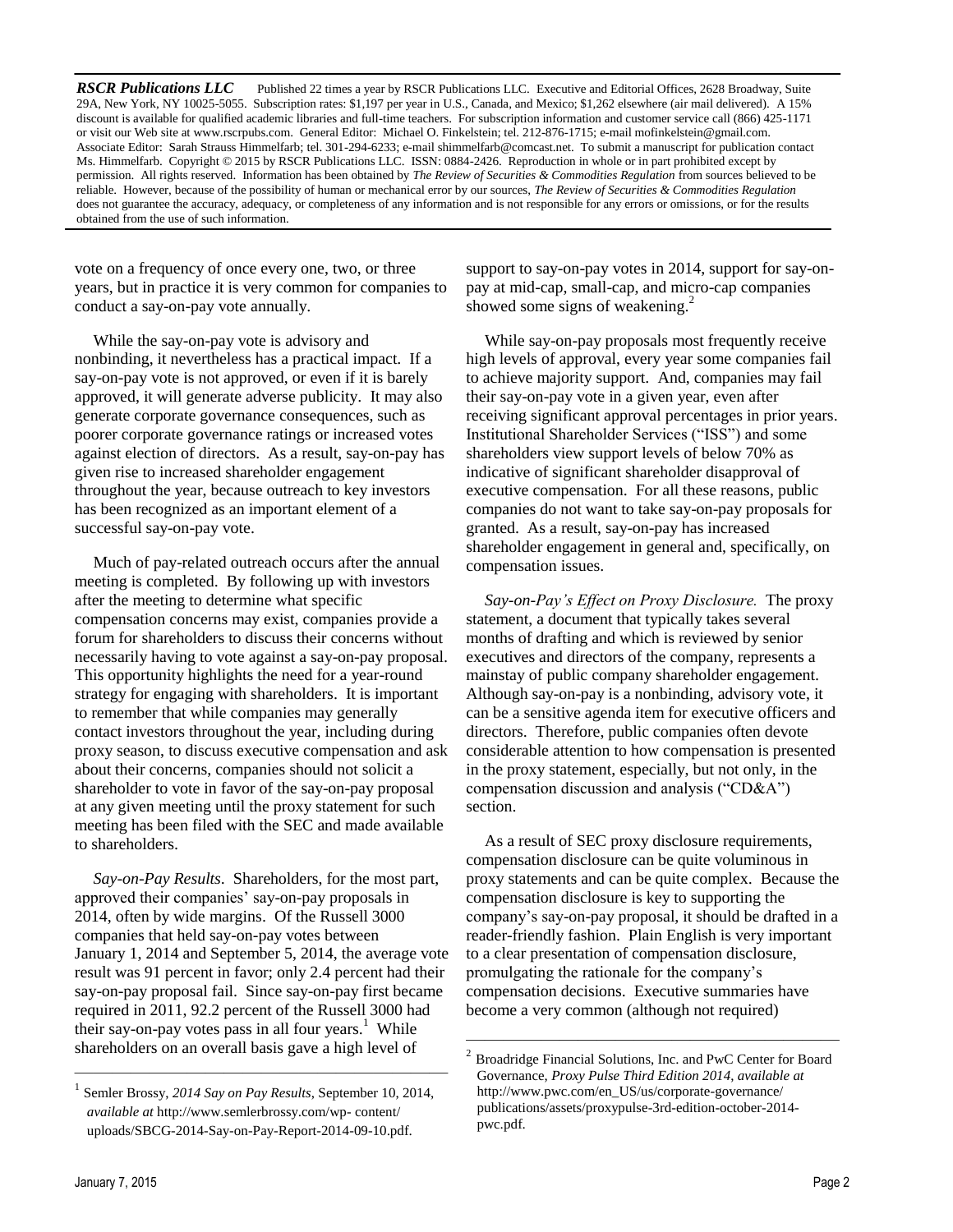component of the CD&A.Many companies include charts and graphs, often in color, to enhance the readability of their CD&A (although this can be expensive, so companies should evaluate whether this is a cost-effective method). Some companies include a proxy statement summary at the beginning of the proxy statement that, among other matters, highlights key aspects of the executive compensation program and rationales supporting compensation decisions. Even technical details, such as a hyperlinked table of contents for the proxy statement, including CD&A subsections, are being used to facilitate shareholder review of executive compensation. Although not required by SEC rules, these items make it easier to communicate important information to shareholders.

In the CD&A, companies are specifically required to discuss the extent to which compensation decisions were impacted by the results of the prior year's say-on-pay vote. This is required whether or not the proposal received the support of a majority of the shares voting. This disclosure requirement itself may have increased shareholder engagement on compensation matters so that companies can be proactive and have something robust to disclose. This section of the CD&A also provides public companies with a window on the type of shareholder engagement activities engaged in by their peers or other public companies.

Although the proxy rules require extensive compensation disclosure, some companies have chosen to provide additional, optional disclosure to explain their compensation to shareholders. Realized pay disclosures provide an example of this form of proxy statement shareholder engagement. The summary compensation table of the proxy statement requires the inclusion of compensation, such as equity or non-equity incentive awards, that is payable only if performance measures are met or stock price levels are achieved. Furthermore, equity-based awards are included in the year of grant at grant-date fair value. While public companies do not have the discretion to change the required presentation of the summary compensation table, they can provide supplemental disclosure, such as the amount of compensation the person actually realized during the year. As a result, some companies provide realized pay disclosure in which equity awards are typically included at the value realized upon lapse of restrictions on stock awards or upon the exercise of options. Compensation reported to the Internal Revenue Service on an employee's W-2 form is frequently used as a measure of realized pay. Companies disclosing realized pay often provide a separate realized pay table, noting that it is not a substitute for the total compensation included in the summary compensation table. If the company includes

compensation information in its proxy summary, it is likely to also include realized compensation information in the summary. Graphics, such as a bar graph, have been used to visually represent the difference between total reported compensation and total realized compensation. Sometimes, reported, realizable, and realized pay are all separately reported in the proxy statement.

*Impact of Compensation Litigation on Proxy Disclosure.* There have been several types of litigation instituted or threatened with respect to say-on-pay votes and proxy compensation disclosure. For example, some lawsuits alleged breach of fiduciary duties, some alleged insufficient compensation disclosures and sought to enjoin the shareholder vote, and some challenged specific compensation actions. While many of these cases have failed, there have been some victories for the plaintiffs, so public companies need to be aware of the potential for compensation-related lawsuits to be brought in connection with the 2015 proxy season. Deflecting compensation litigation presents another reason why proxy statement compensation disclosures should be prepared, and compensation decisions should be made, with care, especially for companies that anticipate resistance to their say-on-pay proposals.

*Negative Proxy Advisory Firm Recommendations and Responses.* Proxy advisory firms, such as ISS and Glass Lewis & Co., LLC, recommend to their institutional clients how to vote on the various matters put to a vote at an annual meeting, including say-on-pay. A negative recommendation on executive pay from a proxy advisory firm will not necessarily result in a failed sayon-pay vote. There are precedents for companies receiving majority approval for their say-on-pay proposals even when a proxy advisory firm recommends votes against them, but it is likely that a negative recommendation will at least result in a lower percentage of approval and cause companies to engage more directly with their shareholders than they otherwise might.

Some companies increase their solicitation efforts if they receive a negative recommendation on say-on-pay from a proxy advisory firm. For example, they may prepare slides, a letter to shareholders, a proxy statement supplement, a script, or talking points to counter assertions made in the proxy advisory firm's report, or to emphasize why they believe executive compensation should be approved. With careful planning during the drafting stage, some of this additional information may be able to be included in the proxy statement, obviating the need for creating additional soliciting materials. In any event, before a company may use any additional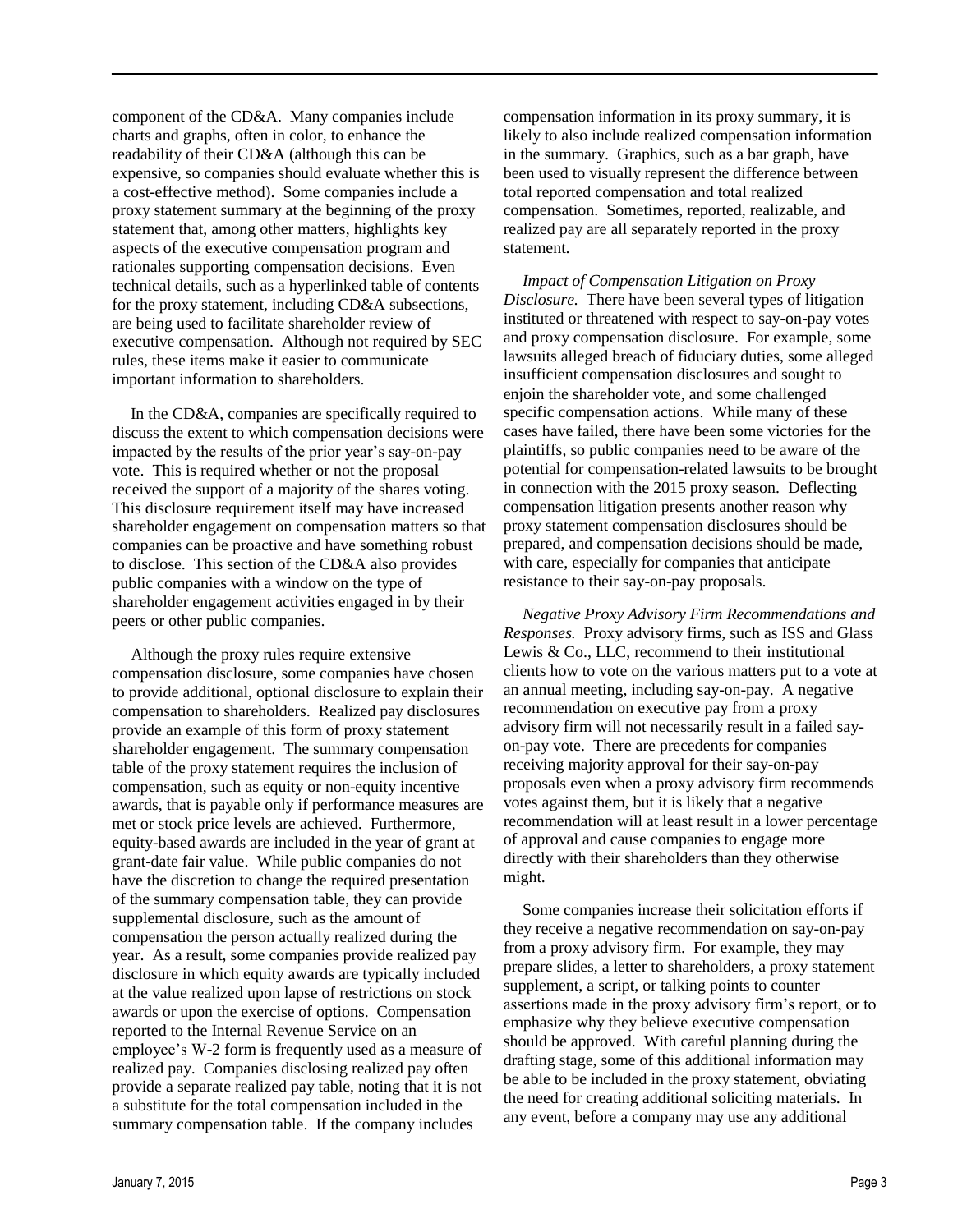solicitation material, the material must first be filed with the SEC.

When deciding whether to prepare any additional solicitation materials in response to a negative say-onpay proxy advisory firm recommendation as a shareholder engagement matter, a company should consider its shareholder base to determine if the effort is likely to make a difference. The answer could depend on the percentage of the outstanding shares that are held by companies who vote solely based on ISS recommendations. A proxy solicitor or the company's investment relations department may be helpful in this regard. In its analysis of Russell 3000 companies holding annual meetings between January 1, 2014 and September 5, 2014, Semler Brossy found that "Company responses to an 'against' recommendation from ISS do not appear to have a material impact on vote results."<sup>3</sup> However, general statistics do not necessarily mean the additional soliciting materials would not be helpful in a specific circumstance. For example, an analyst who follows a company for an institutional investor may be a different person than the individual responsible for proxy voting. If the analyst thinks the company is doing well, the analyst may be receptive to voting in favor of executive compensation, but may not directly have the power to do so. In that situation, it might be useful for the company to prepare and file a document summarizing the company's position that the analyst could forward to the colleague in charge of proxy voting, with the analyst's recommendation to vote in favor.

*Say-on-Pay Shareholder Engagement Beyond the Proxy Season.* To the extent that a company seeks input on particular aspects of pay practices, it should contact shareholders in time to consider their responses when making compensation decisions that will be disclosed in proxy statements. As we noted earlier, many companies include shareholder engagement as part of their proxy process, especially in the say-on-pay area, and they are often trying to reach the same large shareholders at the same time. For a more effective discussion, companies should prepare in advance to focus the scope of their discussions on particular issues.

In conversations with shareholders regarding pay practices (or any other topic), companies should be careful not to selectively disclose material, nonpublic information. If such information is disclosed in such discussions, the company will need to disseminate such information in a Regulation FD compliant manner.

————————————————————

*Shareholder Proposal Framework*. Rule 14a-8 under the Securities Exchange Act of 1934 permits shareholders who, for one year, either own \$2,000 in market value or one percent of the voting stock, to submit a proposal that a company must include in its proxy statement, unless the proposal has specified procedural deficiencies or can be excluded based on substantive grounds that are set forth in the rule. Receipt of a shareholder proposal for inclusion in a proxy statement may be the first occasion a company has heard from the particular shareholder, or a company may receive a shareholder proposal following other requests for action from that shareholder. Some shareholders regularly present shareholder proposals. Regardless, when a public company receives a shareholder proposal, it must engage with that shareholder.

Upon receipt of a shareholder proposal, a public company must decide whether it wants to try to exclude the proposal in its entirely, negotiate with the proponent to seek a compromise, take corporate action of the type requested, or simply include the proposal in the proxy statement. Each of these strategies will result in a different type of shareholder engagement, and a company receiving proposals from several different proponents may take a different strategy with each. However, while deciding on its approach, the company must remain cognizant that Rule 14a-8 specifies the ground rules for proposals that shareholders submit for inclusion in the proxy statement.

If a company wants to exclude a shareholder proposal (and the shareholder's associated statement of support), it will need one or more procedural or substantive grounds to omit the proposal under Rule 14a-8. When available, procedural deficiencies (such as failing to provide the requisite proof of ownership) can present a clear-cut argument supporting a no-action request to the SEC to omit a shareholder proposal from the proxy statement, but only if the company notifies the proponent in writing about the defect within 14 days of its receipt of the proposal. The company does not have to notify the proponent of a defect that cannot be remedied, such as late submission of the proposal. After receiving a notice of procedural defect, the proponent has 14 days to correct it. Because of these deadlines, it is important for companies to have a procedure in place so that shareholder proposals are quickly reviewed by someone familiar with Rule 14a-8 to identify potential defects in time to preserve an effective basis for exclusion. A company could always choose to voluntarily include a proposal that was submitted with a procedural defect, but once the Rule 14a-8 deadlines

<sup>3</sup> Semler Brossy, *2014 Say on Pay Results*, September 10, 2014, *available at* <http://www.semlerbrossy.com/wp-content/> uploads/SBCG-2014-Say-on-Pay-Report-2014-09-10.pdf.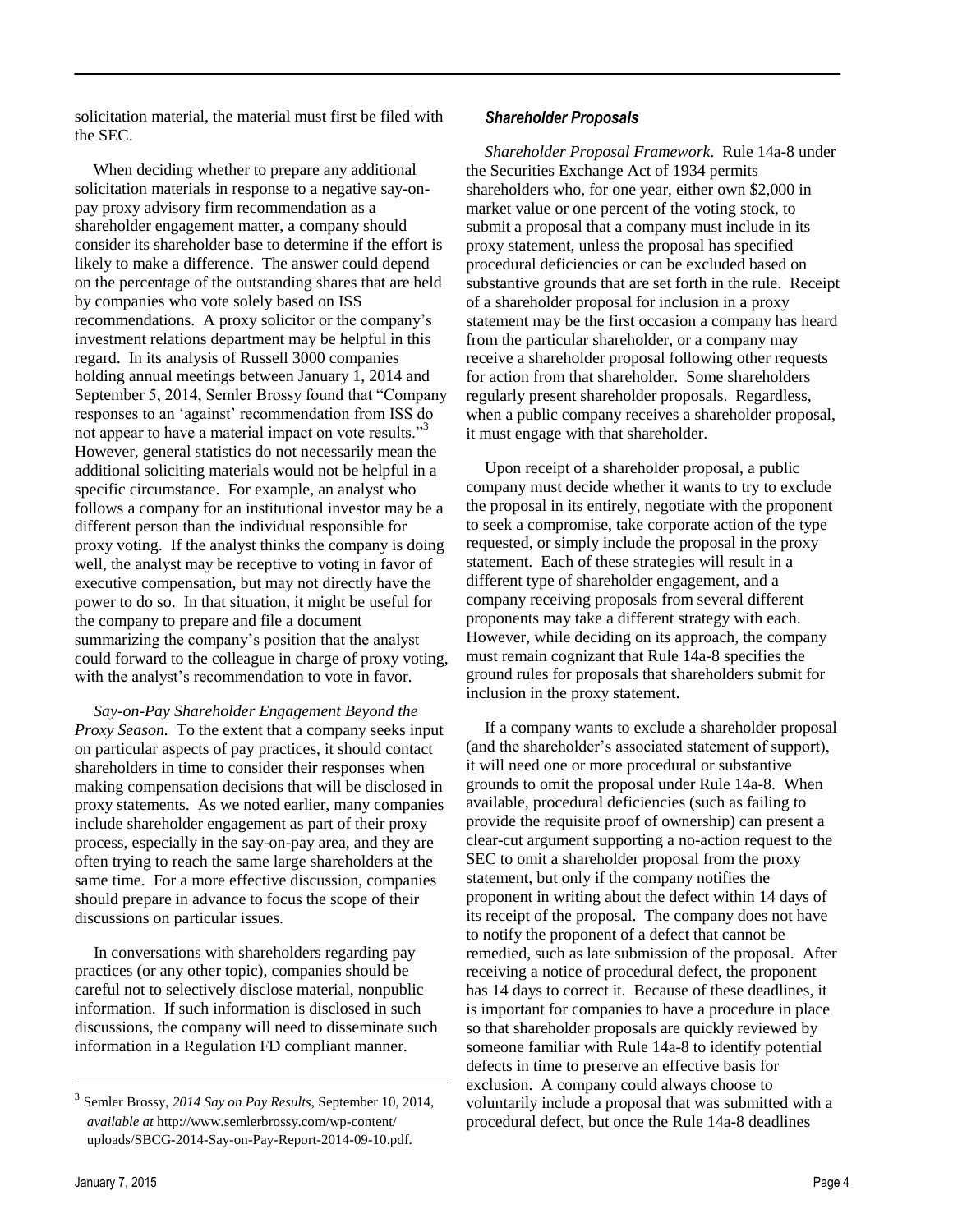governing such deficiencies pass without appropriate action by the company, it becomes too late to exclude a shareholder proposal on such grounds.

In addition to procedural grounds, Rule 14a-8 provides 13 substantive grounds for excluding a shareholder proposal. For example, Rule 14a-8 permits a company to exclude a shareholder proposal if it is an improper subject under the laws of the company's jurisdiction of incorporation or if it would cause the company to violate any law if implemented. Rule 14a-8 also permits exclusion if the proposal or the supporting statement is contrary to the SEC's proxy rules, for example, by containing materially false or misleading statements. Among the other substantive grounds to exclude a shareholder proposal from a proxy statement include the proposal's dealing with ordinary course of business management functions, already being substantially implemented, conflicting with a company proposal or duplicating another shareholder proposal that will be in the proxy statement, or being a resubmission of a proposal recently included in the proxy statement that did not achieve required thresholds of shareholder support.

If a company believes that Rule 14a-8 specifically provides grounds, procedural or substantive, to exclude a shareholder proposal from its proxy statement, it should submit a no-action request to the SEC staff. The noaction request should describe each alternative argument for why Rule 14a-8 permits the exclusion of the proposal. A no-action request must be sent to the SEC and the proponent at least 80 days before the company intends to file its definitive proxy materials. When a noaction letter is submitted, the proponent can, and often does, file its own response to the SEC. This correspondence, which ultimately becomes public, can continue if either the company or the shareholder wants to bring further information or analysis to the staff's attention. There are many twists and subtleties for many of the grounds of exclusion. For example, if the SEC staff believes a proposal involves a significant social policy, it will not permit the proposal to be excluded on the grounds that it involves the ordinary business functions. The SEC staff has provided guidance on the various exclusions through staff legal bulletins and the no-action letter process, which should be consulted before determining whether submitting a no-action request to the SEC is worthwhile for a particular proposal.

In recent years, some companies have turned to the courts to seek exclusion of shareholder proposals, but such litigation has had mixed results. In addition, shareholders have also turned to the courts to appeal decisions of the SEC staff. For example, on November

26, 2014, the U.S. District Court for the District of Delaware held that Wal-Mart should not have excluded from its 2014 proxy statement a shareholder proposal involving oversight of the formulation and implementation of policies with respect to potential sales of products that could endanger public safety (notwithstanding the fact that Wal-Mart received a favorable no-action letter from the SEC staff). The court enjoined Wal-Mart from excluding that proposal from its  $2015$  proxy statement.<sup>4</sup> Despite recent litigation, most public companies rely on the SEC staff's no-action process when seeking to omit shareholder proposals.

*Shareholder Engagement in the Context of the Shareholder Proposals*. Shareholder engagement becomes part of the shareholder proposal process in a number of ways. Sometimes shareholders will reach out to the company in advance of the deadline for shareholder proposals under Rule 14a-8, urging the company to take action on a particular matter. It may be possible to reach an agreement that satisfies the shareholder so that it does not submit a shareholder proposal. For example, a shareholder may agree not to submit a majority (as opposed to plurality) voting proposal for the proxy statement if the board of directors adopts a director resignation policy for directors who fail to win majority approval for their election. This approach gives the company the opportunity to tailor its action with details that it finds acceptable as opposed to voting on a specific form of action described in a shareholder proposal. Once a shareholder proposal for a proxy statement is received, the company can negotiate with the proponent at the same time that it prepares a noaction letter to see if it can convince the shareholder to withdraw the proposal, for example, by explaining related actions that the company has already taken or plans to take in the future. This process can continue after a no-action request has been submitted; if the proposal is ultimately withdrawn, the SEC can be notified before it issues its response. Negotiations with the shareholder can also continue after a proxy statement containing the proposal has been filed. The proposal only needs to be voted on at the meeting if the proponent or its representative is there to present it.

If a company must include in its proxy statement a shareholder proposal that it does not support, it should carefully draft a persuasive statement of opposition, which is another opportunity for shareholder engagement. The company must send this statement to

————————————————————

<sup>4</sup> *[Trinity Wall Street v. Wal-Mart Stores](http://www.law.du.edu/documents/corporate-governance/sec-and-governance/trinity/Opinion-Trinity-Wall-Street-v-Wal-Mart-Stores-CA-No-14-405-LPS-D-Del-Nov-26-2014.pdf)*, CA No. 14-405-LPS, D. [Del., Nov. 26, 2014,](http://www.law.du.edu/documents/corporate-governance/sec-and-governance/trinity/Opinion-Trinity-Wall-Street-v-Wal-Mart-Stores-CA-No-14-405-LPS-D-Del-Nov-26-2014.pdf) *available at* [http://www.law.du.edu/](http://www.law.du.edu/%20index.php/corporate-governance/sec-and-governance/trinity-wall-street-v.-wal-mart-stores)  [index.php/corporate-governance/sec-and-governance/trinity](http://www.law.du.edu/%20index.php/corporate-governance/sec-and-governance/trinity-wall-street-v.-wal-mart-stores)[wall-street-v.-wal-mart-stores.](http://www.law.du.edu/%20index.php/corporate-governance/sec-and-governance/trinity-wall-street-v.-wal-mart-stores)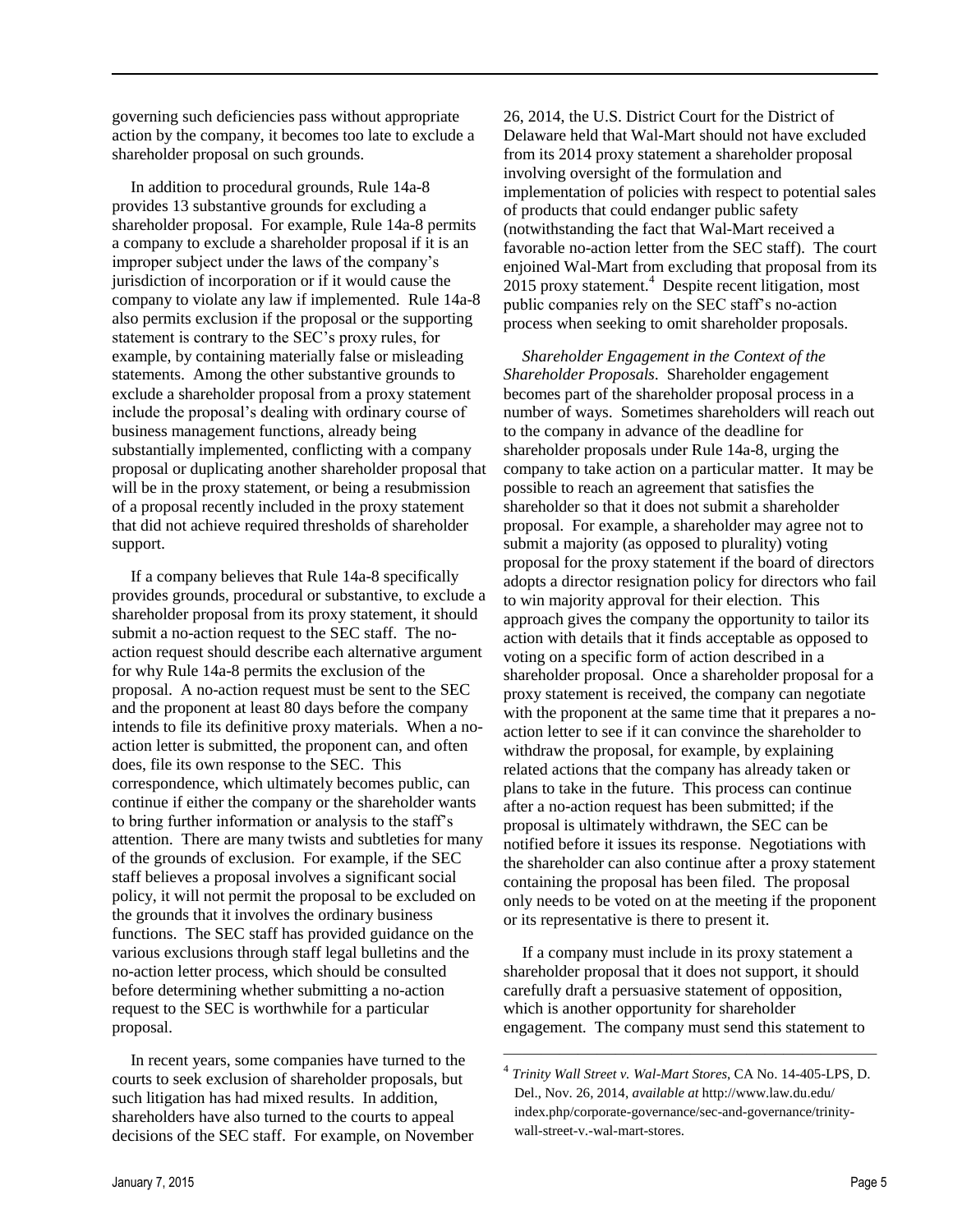the proponent of the proposal 30 days before the company files its definitive proxy statement. Depending on the nature of the proposal, in addition to the statement of opposition, the company might consider enhancing other sections of the proxy statement. For example, if a compensation proposal is included in a proxy statement, the company may want to emphasize its rationale on related issues in its CD&A. Similarly, if a shareholder submits a proposal involving board tenure (or otherwise raises board tenure as an issue), a company might wish to expand its description of the attributes that each director contributes to the board and the company.

*Popular Shareholder Proposal Topics*. There are recurring themes in issues that shareholders raise. Being aware of the trends can prepare the company to respond should any of its shareholders seek to commence a dialogue on such matters or submit a proposal for inclusion in the company's proxy statement. Therefore, monitoring the topics that are frequently the subject of shareholder proposals is a useful shareholder engagement exercise to give companies a sense of the current subjects of interest, including the arguments both for and against the proposals and the success rate for the proposals. This will give companies time to consider how they might react if they receive a similar proposal.

Popular shareholder proposal topics during the 2014 proxy season included social and environmental proposals, such as proposals relating to political contributions, lobbying, climate change, and sustainability. While there were numerous social and environmental shareholder proposals, they generally did not garner majority support of the shareholders voting. For example, The Conference Board, in collaboration with FactSet, reports that of the 194 social/environmental policy shareholder proposals, including 86 political issue proposals and 58 environmental/sustainability issue proposals, that were voted on by the Russell 3000 companies holding annual meetings between January 1 and June 30, 2014, only one (a laudatory animal welfare proposal which was backed by the board) won a majority of the votes cast.<sup>5</sup>

Regardless of their voting success, social and environmental proposals can have an impact, even when they do not receive majority approval. Proponents of shareholder proposals use the company's proxy statement and annual meeting as a platform to publicize

————————————————————

issues.Rule 14a-8 permits failed shareholder proposals to be resubmitted in subsequent years when certain minimum approval thresholds have been achieved, enabling the subject of the losing shareholder vote to be discussed in proxy statements and at the annual meetings in future years. In addition, companies sometimes modify their practices to reflect concerns raised by shareholder proposals that did not pass (such as providing additional political contribution disclosure).

Governance-related proposals also represented a significant category of shareholder proposals in the 2014 proxy season. Certain governance proposals, such as board declassification, elimination of supermajority shareholder votes, and majority voting for directors, were frequently successful in achieving majority approval in 2014. According to The Conference Board, at annual meetings of the Russell 3000 companies held between January 1 and June 30, 2014, votes in favor of proposals to declassify the board *averaged 80.6 percent* of the votes cast, votes in favor of proposals to eliminate supermajority vote requirements *averaged 66.2 percent* of the votes cast, and votes in favor of proposals to change from plurality to majority voting *averaged 56.5 percent* of the votes cast. Shareholder proposals requesting that the board of directors have an independent chair, separate from the chief executive officer, while generally not receiving majority support, often received relatively significant levels of support. The Conference Board report shows that at meetings of the Russell 3000 companies held between January 1 and June 30, 2014 votes in favor of such proposals averaged 31 percent.

There were also two different types of proxy access proposals during the 2014 proxy season. The relatively more successful proposal requested proxy access for shareholders owning three percent or more of the voting shares for at least three continuous years (a standard that was similar to the one contained in the SEC rule that the U.S. Court of Appeals for the District of Columbia struck down in 2011). This form of proxy access proposal was voted on at 13 Russell 3000 companies holding annual meetings between January 1, 2014 and June 30, 2014, with five such proposals winning majority support and four others receiving support of more than 40 percent of the votes cast, according to The Conference Board. The New York City Comptroller is expected to submit a three-percent / three-year proxy access shareholder proposal to 75 companies this proxy season. 6

————————————————————

 $<sup>5</sup>$  All references in this article to The Conference Board's statistics</sup> on shareholder proposals are from The Conference Board, in collaboration with FactSet, *Proxy Voting Fact Sheet*, July 2014, *available at* <https://www.conference-board.org/publications/> publicationdetail.cfm?publicationid=2804.

<sup>6</sup> Morgenson, Gretchen, "Effort Begins for More Say on Directors," *New York Times*, Nov. 5, 2014, *available at*